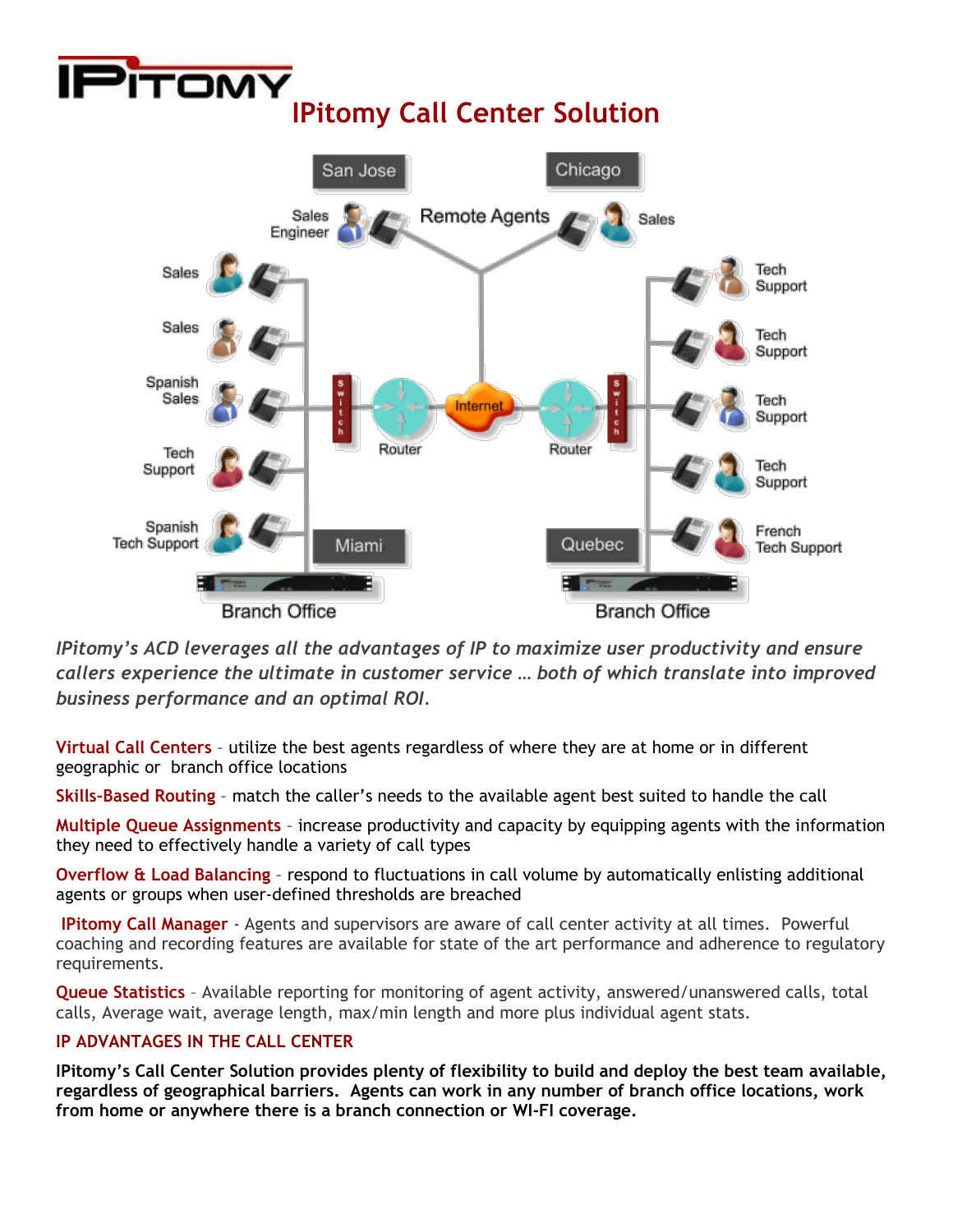IPitomy's IP PBX with ACD makes the most of all that an open-standards, IP-based platform has to offer, including full support of affordable SIP-based trunking as well as traditional PSTN services. Among the benefits of implementing IPitomy's IP PBX with ACD:

- Lower operating costs through
- Resource optimization
- Best agents regardless of location
- 'Follow-the-sun' coverage
- Centralized management
- Reduced network and toll costs
- No monthly fee associated with hosted/managed solutions
- Enhanced flexibility & scalability simplified, easily accessible administration
- Browser-based
- Survivability

IPitomy's open-standards based solution offers protection against obsolescence and enterprise-grade features at a fraction of the cost. IPitomy's support for SIP trunking means your business can take full advantage of lower cost telecommunications services and increased bandwidth.

## **IPitomy ACD Features**

| <b>Call Queues</b>                           | <b>Standard Queues</b> | <b>ACD Queues</b> |
|----------------------------------------------|------------------------|-------------------|
| <b>Unlimited Call Queues</b>                 | Yes                    | Yes               |
| In Queue Call Routing                        | No                     | Yes               |
| Route When a Queued Caller Presses Any Digit | No                     | Yes               |
| <b>Queue Caller Timeout</b>                  | <b>No</b>              | Yes               |
| Queue Member Circuit Limit                   | No                     | Yes               |
| Route When Max Queue Length Reached          | <b>No</b>              | Yes               |
| Route When No Members Logged In              | <b>No</b>              | Yes               |
| Custom Music on Hold Per Queue               | No                     | Yes               |
| <b>Invisible Queues</b>                      | No                     | Yes               |
| Members Never Busy                           | No                     | Yes               |
| Announce Position in Queue                   | No                     | Yes               |
| Announce Position in Queue                   | <b>No</b>              | Yes               |
| <b>Announce Estimated Hold Time</b>          | No                     | Yes               |
| Announcement Frequency Control               | <b>No</b>              | Yes               |
| Log-in Queue Members                         | Yes                    | Yes               |
| Permanent Queue Members                      | Yes                    | Yes               |
| <b>Real Time Queue Status</b>                | Yes                    | Yes               |
| <b>Historical Queue Logs</b>                 | Yes                    | Yes               |
| <b>Historical Queue Statistics</b>           | Yes                    | Yes               |
| Route When Queue Empty                       | <b>No</b>              | Yes               |
| <b>Acknowledge Call</b>                      | Yes                    | Yes               |
| Queue Member Presence                        | Yes                    | Yes               |
| <b>Ring Strategies:</b>                      | Yes                    | Yes               |
| Ring All                                     | Yes                    | Yes               |
| Round Robin                                  | Yes                    | Yes               |
| <b>Fewest Calls</b>                          | Yes                    | Yes               |
| <b>Least Recently Called</b>                 | Yes                    | Yes               |
| Random                                       | Yes                    | Yes               |
| Queue Specific Music on Hold                 | Yes                    | Yes               |